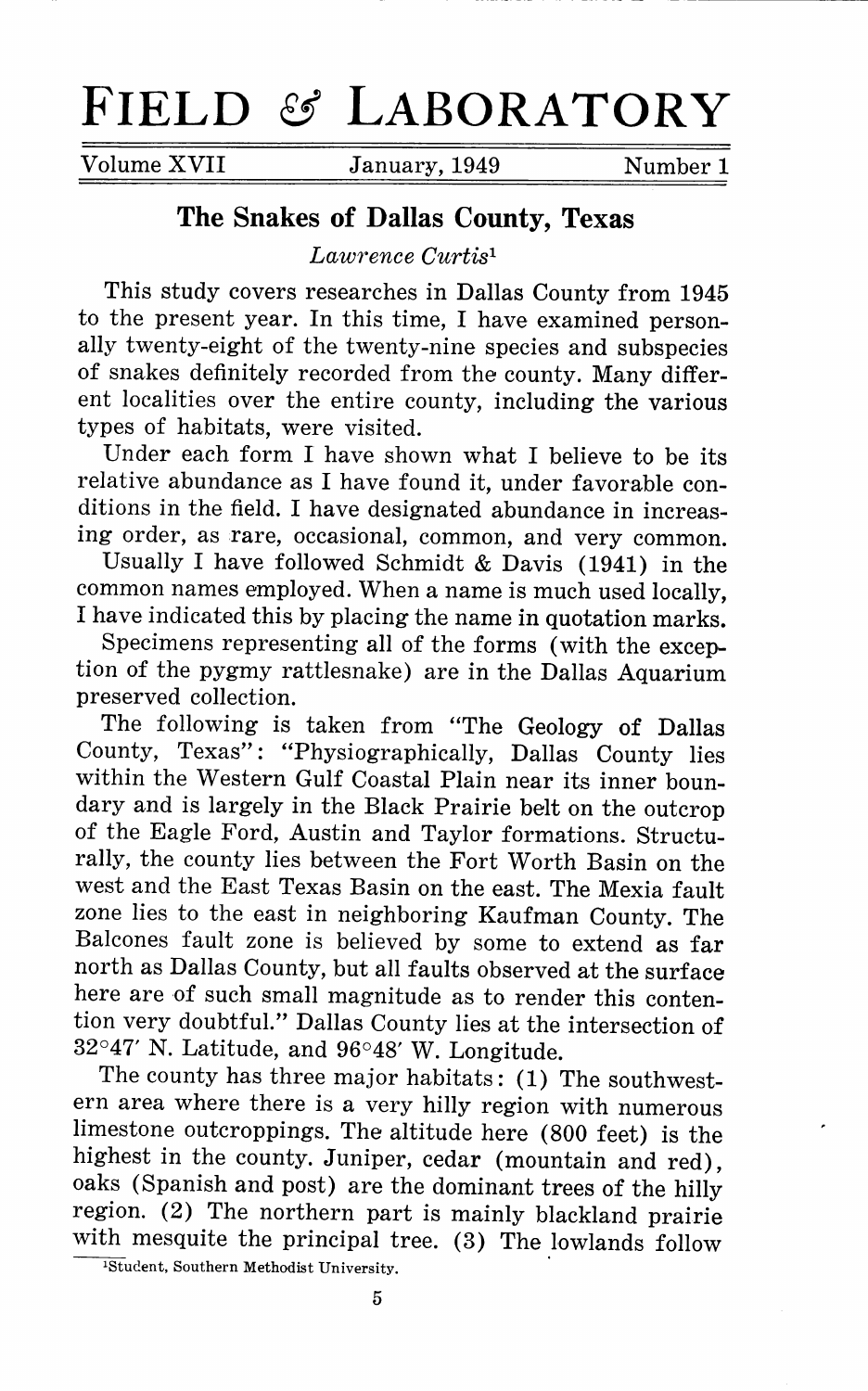the Trinity River. This flows into the county by its West Fork and Elm Fork, entering in the middle-western and northwestern parts, respectively. These two forks join near Dallas and, united, leave the county at its southeastern corner. Oaks (red and white), sycamore, elm (American and slippery), and willows are found throughout the lowlands.

Three large lakes are in the county: Bachman's Lake and White Rock Lake located, respectively, in the north-central and eastern parts of Dallas within the city limits, and Mountain Creek Lake in the southwestern part of the county. A number of smaller lakes are found in the lowlands along the river in the southeastern part of the county.

Dallas County has a relatively mild and humid climate with a mean annual temperature of 65.5° and an annual



precipitation of 36.16 inches. The altitude is from 450 to 800 feet.

Intergradation<sup>1</sup> occurs among three forms of snakes in Dallas County. I have discussed the relationships of these intergraded forms under their respective headings in the text.

Strecker (1915) lists *Regina clarkii (Natrix sipedon clarkii)* from Dallas, *fide* Cope. This snake is partial to a brackish or semi-brackish habitat along the Gulf Coast. I fear this old record is in error, owing to incorrect identification or, more probably, incorrect locality label.

My best thanks are due to Mr. Pierre A. Fontaine, director of the Dallas Aquarium, for help in many ways, and to Mr. Donald Tinkle for valuable field assistance.

<sup>&</sup>lt;sup>1</sup>Intergradation occurs where the ranges of two subspecies intersect and produce individuals (intergrades) which possess characteristics of both subspecies.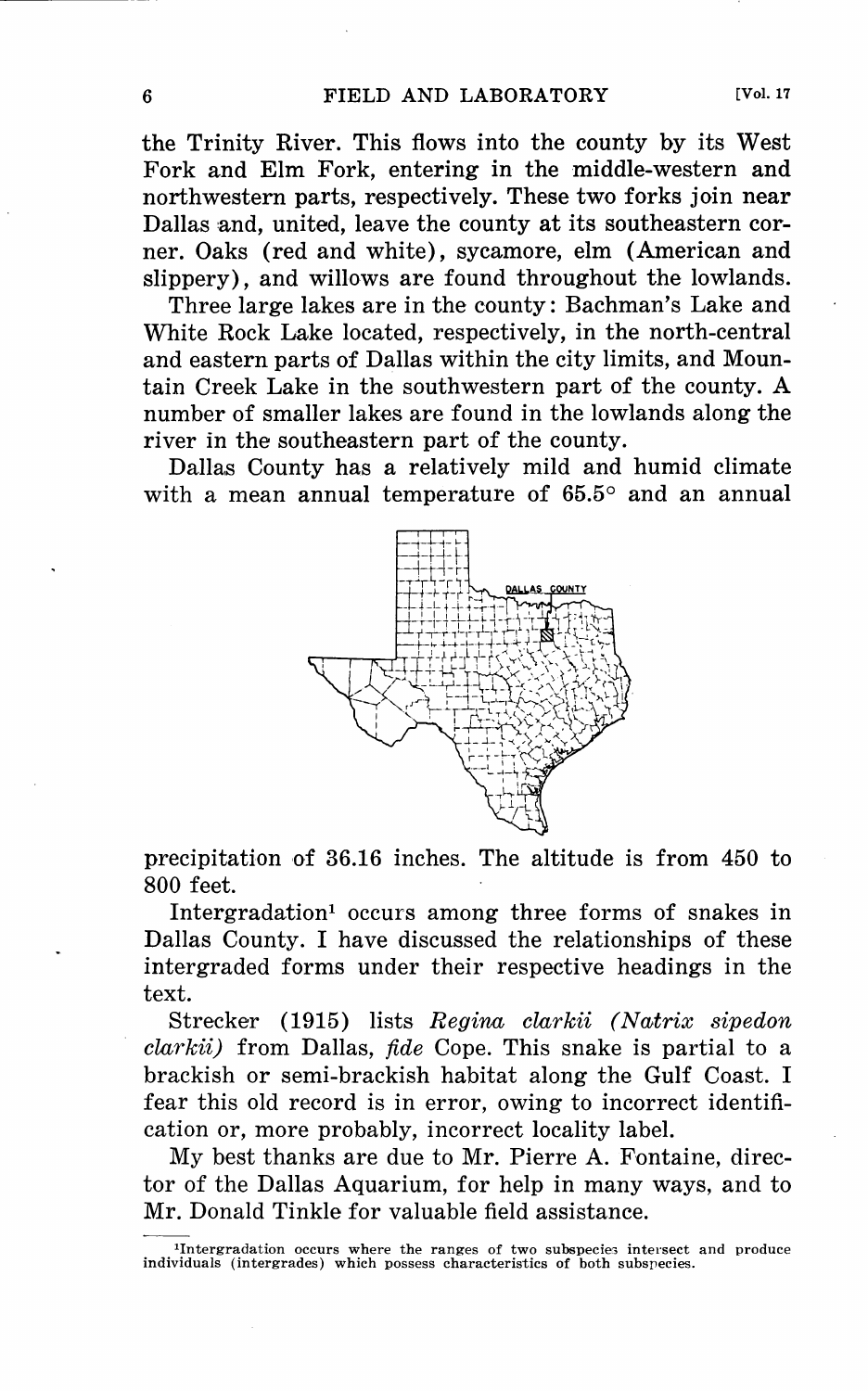### *Bionomics of the Species*

1. *Leptotyphlops dulcis* (Baird & Girard). Texas Blind Snake. Occasional. This secretive, burrowing snake occurs almost entirely in southwestern Dallas County, under rocks, boards, paper, and other cover, in fields and on hillsides. An exceptional specimen was taken near a small stream in the lowlands, three miles southeast of Dallas. My specimens were taken during the day, while in hiding.

2. *Diadophis punctatus arnyi* Kennicott. Prairie Ring-Necked Snake. Rare. My only specimen of this small species was collected during the day from under a piece of roofing material at the edge of a woods in the lowlands, 22 miles southeast of Dallas.

3. *Heterodon contortrix contortrix* (Linnaeus). Common Hog-Nosed Snake. Occasional. The "spreading adder" ranges throughout the southern half of the county in both hilly and lowland regions. I have usually found it in sandy fields.

4. *Opheodrys aestivus* (Linnaeus). Keeled Green Snake. Occasional. This species apparently ranges throughout the entire county. I have specimens from the hilly, prairie, and lowland regions. One was taken in late November from among some rattlesnake dens on a rocky hillside in southwestern Dallas County.

5. *Coluber constrictor flaviventris* Say. Eastern Blue Racer. Very common. The "blue racer" ranges over the entire county. It is not uncommon to find specimens that have fallen into old, abandoned wells. This snake is seen in great numbers during the threshing season in southwestern Dallas County, under shocks of grain, and often gorged with grasshoppers. One individual was collected during the early morning while eating a small snake, *Tantilla gracilis.* Captive specimens from the lowlands fed readily upon frogs, but refused mice. Conversely, those from the more hilly region fed upon mice and consistently refused frogs. This suggests an ecological influence on feeding habits.

6. *Masticophis flagellum flagellum* (Shaw) x *testaceus*  (Say). Intergrade Coachwhip (Eastern with Western). Common. This long, slender snake is distributed over the southern half of the county, both in the hilly section and the lowlands. They are abundant around farms and old buildings in the hilly part. A specimen collected in a grassy field near the Trinity River was feeding upon a fence lizard, *Scelo-*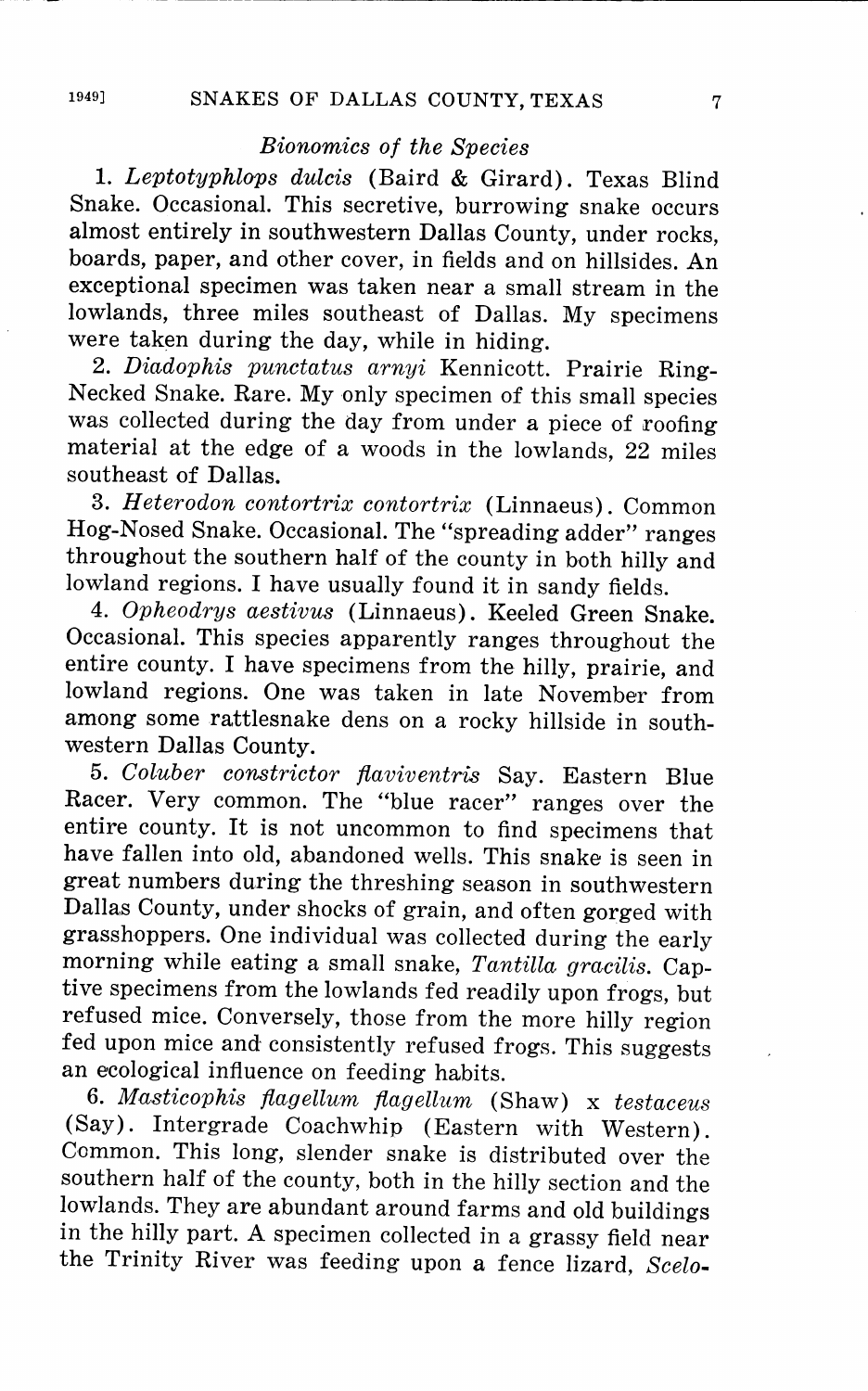*porics undulatus hyacinthinus.* In the hilly region of the southwestern part of the county this snake hibernates in company with the Texas diamond-back rattlesnake, *Crotalus atrox;* and during sunny days may be seen among rocky ledges and crevices of the limestone cliffs.

*Masticophis flagellum flagellum* and *Masticophis flagellum testaceus* are intergraded in Dallas County. The specimens show a very strong relationship toward *flagellum,* especially in the southeastern part of the county.

7. *Elaphe laeta laeta* (Baird & Girard). Emory's Rat Snake. Occasional. Most of my records for this beautifully marked snake are from the hilly region of the southwestern part of the county. Two, however, were taken from near the river in the lowlands, and one in the north-central prairie land. Most specimens were found near farm buildings. One was taken in early March from a rocky crevice in the hilly region of the southwestern part of the county.

8. *Elaphe obsoleta confinis* (Baird & Girard). Gray Rat Snake. Common. The well known "chicken snake" is apparently distributed over the entire county. This snake, like the preceding form, is seen often in agricultural areas. In the winter they occasionally may be found hanging in trees near their dens on rocky hillsides in the southwestern part of the county.

9. *Pituophis catenifer sayi* (Schlegel). Common Bull Snake. Occasional. This species is confined to the hilly region and its immediate periphery. Two specimens were taken during the winter from dens in the limestone cliffs. Occasionally it is found under grain shocks during the threshing season.

10. *Lampropeltis calligaster calligaster* (Harlan). Yellow-Bellied King Snake. Common. This snake is almost confined to the hilly region of the southwestern part of the county. One specimen, however, was taken in the lowlands along the Trinity River in the southeastern part of the county. It is seen in great numbers in company with the blue racer during the threshing season in the southwestern part of the county. At that time, six were collected in one day from under shocks of grain. One of the individuals thus found was feeding upon an adult field mouse.

11. *Lampropeltis getulus splendida* (Baird & Girard) x *holbrooki* Stejneger. Intergrade King Snake (Sonoran with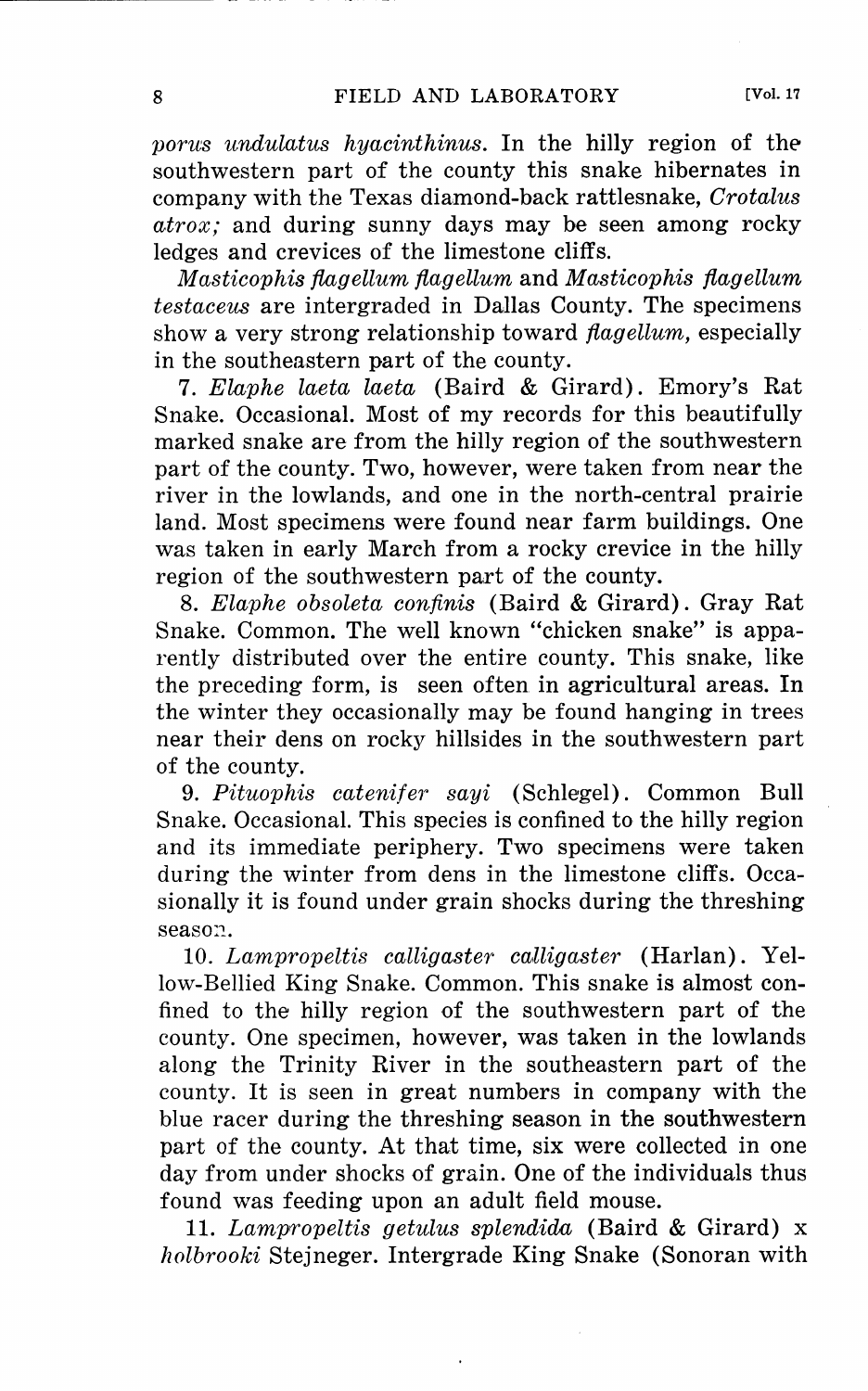Speckled). Common. This snake seems to be partial to the wooded areas in the lowlands along the river, but is also found occasionally in the hilly region.

*Lampropeltis getulus splendida* and *Lampropeltis getulus holbrooki* are intergraded in Dallas County. The specimens show a strong relationship toward *holbrooki,* especially in the number of groups of spots crossing the back, head markings, and scale rows; the amount of speckling on the body is more similar to *splendida,* while the ventral markings are intermediate.

12. *Lampropeltis triangulum amaura* (Cope). Cope's Milk Snake. Rare. I have but two records for this small rare snake from Dallas County; one from the hilly region in the southwestern part of the county, and the other from the lowlands in the extreme southeastern part. Both of these beautiful mimics of the coral snake *(Micrurus fulvius tenere)* were hiding under flat rocks when collected. The specimen from the lowlands has been kept in captivity and fed upon numerous small lizards and snakes: fence lizards *(Sceloporus),*  skinl:s *(Leiolopisma* and *Eumeces),* and the Texas blind snake *(Leptotyphlops clulcis.)* This same snake also ate an adult western worm snake *(Carphophis amoena l'ermis)*  collected in Arkansas.

Although Dallas County is near the range of the western Milk Snake *(Lampropeltis triangulum gentilis),* the two specimens I have from the county show no evidence of intergradation with that form.

13. *Sonora episcopa* (Kennicott). Great Plains Ground Snake. Occasional. This small burrowing snake is restricted to the hilly area of the southwestern part of the county. All of my specimens were taken during the day from under rocks and boards.

14. *Natrix grahamii* (Baird & Girard). Graham's Water Snake. Common. This species is found in ponds and streams, usually in the lowlands along the Trinity River. One exceptionally large specimen from Turtle Creek in University Park measured 47 inches in length. I have found them at night feeding upon crayfish.

On the night of May 9, in a small pond in the southeastern part of the county, I observed three mating pairs of Graham's water snake. The individual pairs were entwined about each other with their tails hanging downward while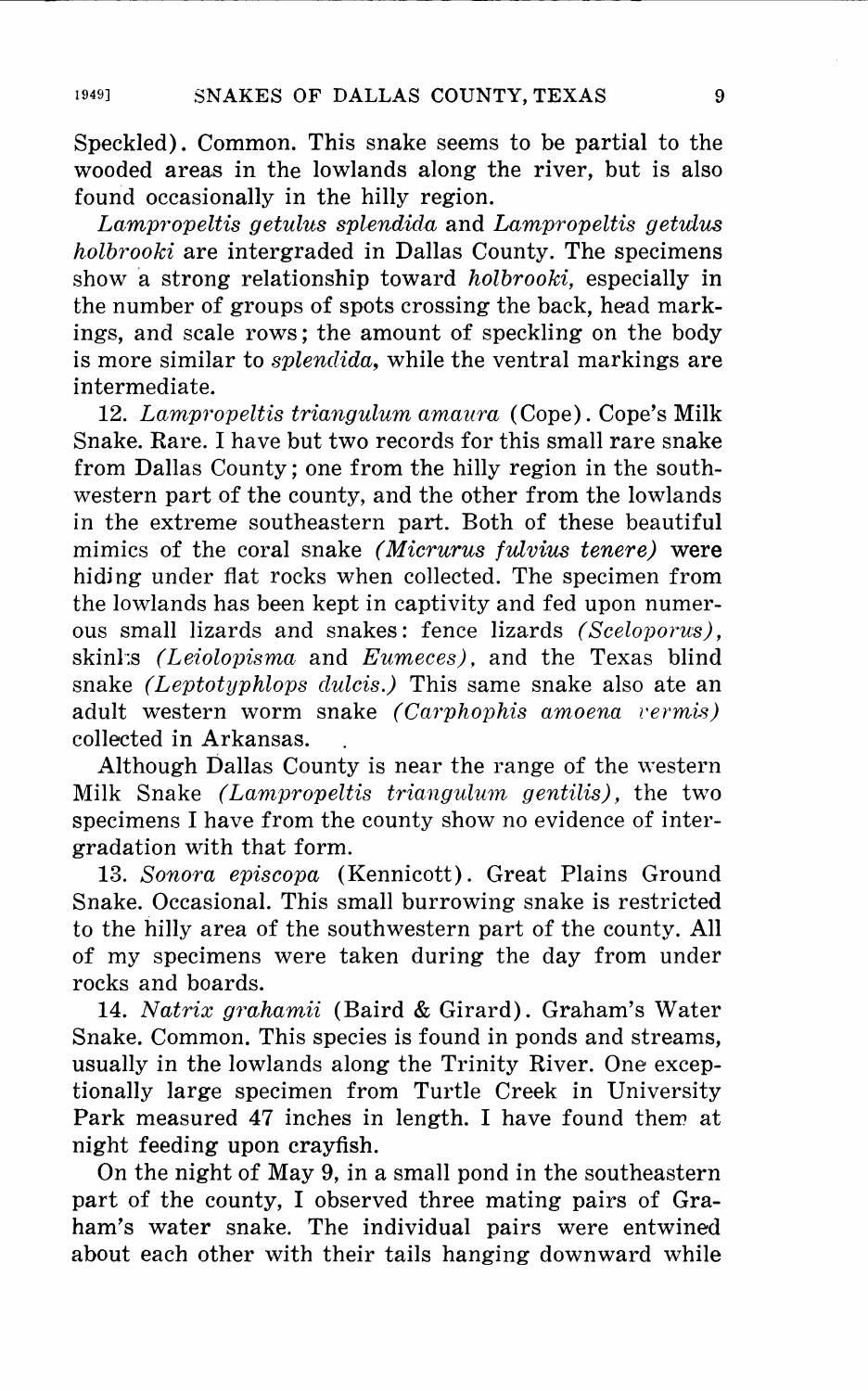floating in water of about two-foot depth. The temperature was  $59^\circ$  F.

15. *Natrix rhombifera rhombifera* (Hallowell). Diamond-Backed Water Snake. Very common. This is one of the most abundant snakes in the county, and is usually common wherever water is found. Two very large females were taken, one from along the river and the other from Turtle Creek. Each measured 63 inches. A 51-inch female gave birth to fourteen young on October 2.

16. *Natrix sipedon confiuens* Blanchard. Blanchard's Water Snake. Common. This highly-colored water snake is restricted to the lowlands of the Trinity River in the southeastern part of the county, where it is found in ponds, swamps, and streams. Two specimens taken from a swamp on May 16 had been feeding on crayfish. One of these gave birth to thirteen young on August 13.

17. *Natrix erythrogaster transversa* (Hallowell). Yellow-Bellied Water Snake. Very common. This water snake, although not so abundant as the diamond-backed water snake *(Natrix rhombifera rhombifera)* is found in much the same habitat and over the entire county. One large female, measuring 58 inches, gave birth to twenty young on September 12.

18. *Storeria dekayi texana* Trapido. DeKay's Snake. Common. This small snake is distributed over hilly and lowland situations in the county. It is found usually in wooded areas under old logs, paper, boards, and other forms of cover.

19. *Haldea striatula* (Linnaeus). Southern Ground Snake. Very common. This diminutive snake extends its range over the hilly and lowland regions of the county. It is found in greater numbers, however, in suburban areas, especially Oak Cliff, where it abounds under rocks, boards, paper, and other debris in vacant lots, alleys, and gardens. One large specimen measured  $12\frac{3}{4}$  inches.

20. *Thamnophis sirtalis sirtalis* (Linnaeus). Common Garter Snake. Occasional. Nearly all of my records for this snake are from along small creeks in the hilly region of the southwestern part of the county, with one individual from beside a pond at the Dallas Fish Hatcheries at the southern end of White Rock Lake. They feed in captivity upon English sparrows, house mice, frogs, and fish. One brood of eleven young were born on July 29.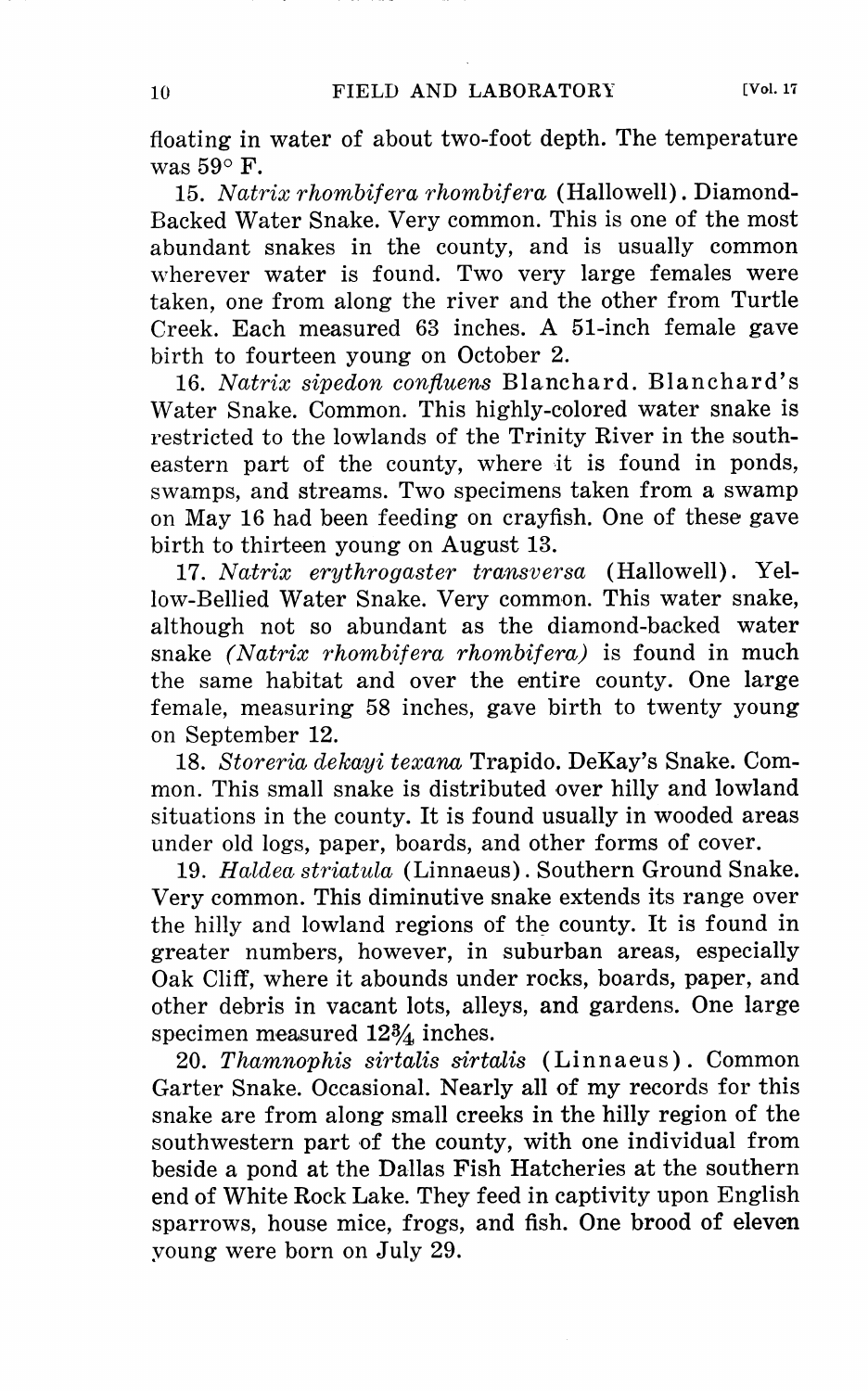On *Thamnophis sirtalis sirtalis* the lateral stripes are on the second and third scale rows; on *Thamnophis radix* they are on the third and fourth. Dallas County specimens differ in having the lateral stripe on the second, third, and fourth scale rows, usually the second and third. Thus they resemble *sirtalis* more closely, and I have referred them to that name. Mr. Bryce C. Brown of Baylor University has examined these and other specimens from different parts of the state and is in the process of describing them as a new subspecies.

21. *Thamnophis sauritus proximus* (Say). Western Ribbon Snake. Very common. This semi-aquatic snake is found at the edges of small ponds and streams in the lowlands. The species is particularly common around ponds of the Dallas Fish Hatcheries. Some individuals taken there had been feeding upon larvae of the Texas salamander, *Ambystoma*   $texanum.$  They fed well upon fish in captivity, which is contrary to Schmidt & Davis (1941). One large specimen measured 41 inches.

22. *Tropidoclonion lineatum* (Hallowell). Lined Snake. Very common. The "grass snake" is the most abundant snake in the county and although confined mainly to suburban areas, a few records come from the hilly section in the southwestern part of the county. In suburban areas it may be found almost anywhere under logs, boards, paper, rocks, debris, and such cover. The species is seen in greater numbers during late March. A pair was observed mating in a vacant lot in University Park late in the evening of October 12, at which time the temperature was  $77^{\circ}$  F. One specimen was collected while eating a "sowbug". A partially albinistic specimen, white with a pinkish pattern and blue eyes, was collected from under a rock in Highland Park.

23. *Tantilla gracilis* Baird & Girard. Slender Tantilla. Common. This small, rear-fanged snake is found in the suburban, lowland, and hilly areas of the county. In these localities it may be found under rocks, boards, logs, paper, and debris.

24. *Micrurus fulvius tenere* (Baird & Girard). Texas Coral Snake. Occasional. The coral snake, as has been previously shown (Fontaine & Curtis, 1948), is restricted to the hilly section of the southwestern part of the county. One specimen, found during the winter, was attempting to enter

1949]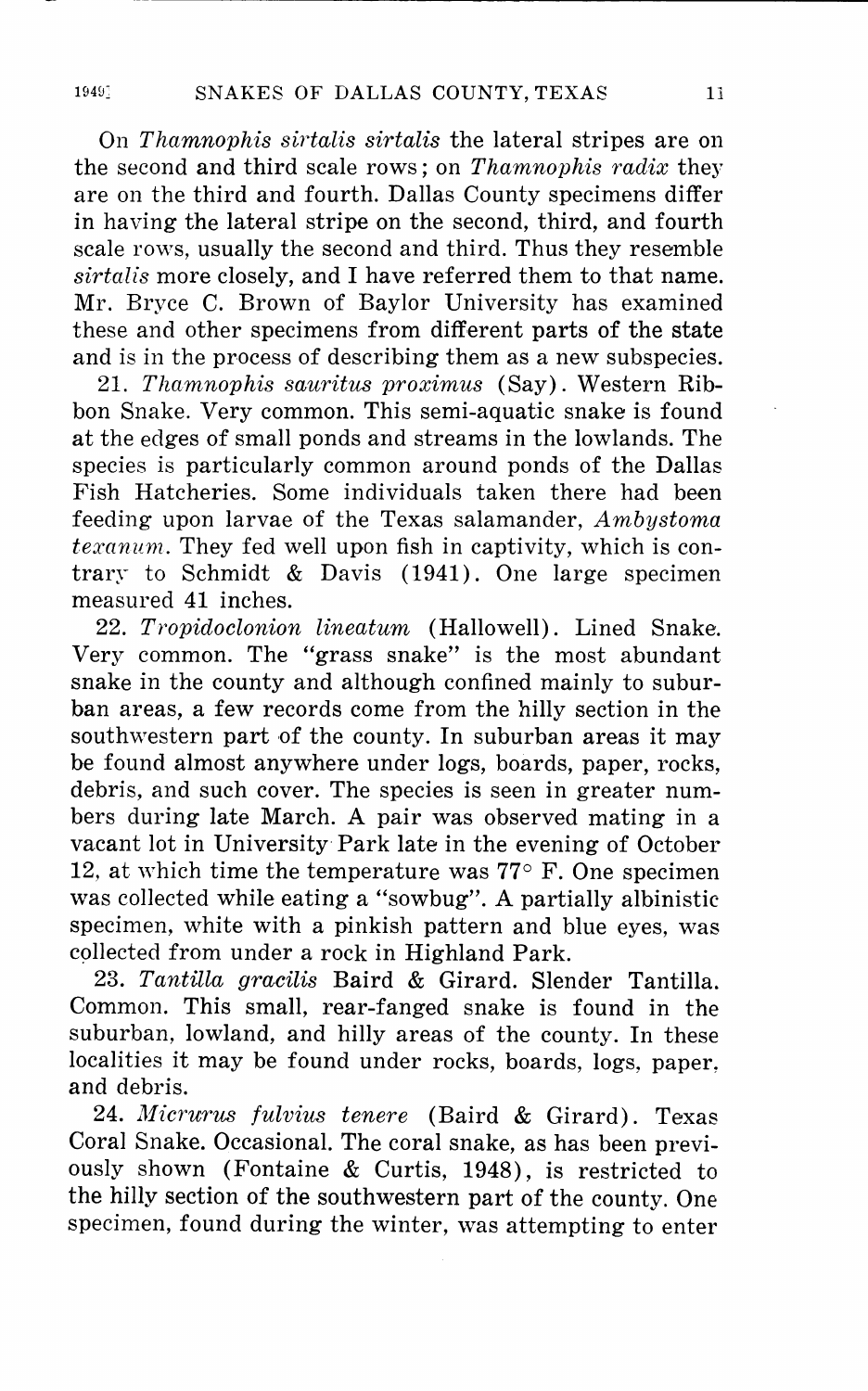a crevice on a rocky hillside in the vicinity of some rattlesnake dens.

25. *Agkistrodon mokeson mokeson* (Daudin) x *laticinctus*  Gloyd and Conant. Intergrade Copperhead (Northern with Broad-Banded). Very common. The copperhead is distributed over the wooded areas in the hilly and lowland regions of the county. During the spring it is found most frequently along the river under logs, pieces of tin, and boards.

During the middle of July, shortly after dark, several copperheads were found in low shrubs and trees. The shrubs and trees had numerous cicadas clinging to them, and apparently the snakes were in the trees to feed upon the cicadas, as stomach analyses showed that they had gorged themselves upon them.

A 30-inch female gave birth to seven young on August 3.

*"4gkistrodon mokeson mokeson* and *Agkistrodon mokeson laticinctus* are intergraded in Dallas County. The specimens show strong tendencies toward *mokeson* in both shape **and**  dorsal constriction of the cross bands. This is especially true of the river specimens from the southeastern part of the county, while specimens from the southwestern part show a slight widening of the crossbands. A specimen collected 5 miles north of Grapevine in Denton County (adjacent to and northwest of Dallas County) by Dr. E. P. Cheatum was typical *laticinctus.* 

26. *Agkistrodon piscivorus leucostoma* (Troost). Western Cotton-Mouth Water Moccasin. Common. With the exception of one White Rock Lake specimen, the "stump-tailed moccasin" is restricted to the immediate vicinity of the Trinity River. There it is partial to ponds, swamps, and small lakes.

27. *Sistrurus miliarius streckeri* Gloyd. Western Pygmy Rattlesnake. Rare. The only Dallas County specimen of this dwarf rattlesnake was collected many years ago by Jacob Boll and is now at the Philadelphia Academy of Natural Sciences. The only record accompanying this specimen is "Dallas, Texas."

28. *Crotalus atrox* Baird & Girard. Texas Diamond-Back Rattlesnake. Common. The "diamond-back rattler" is confined to the hilly region of the southwestern part of the county, and there it may be found under boards, pieces of tin. rocks, and other suitable cover. It is frequently found